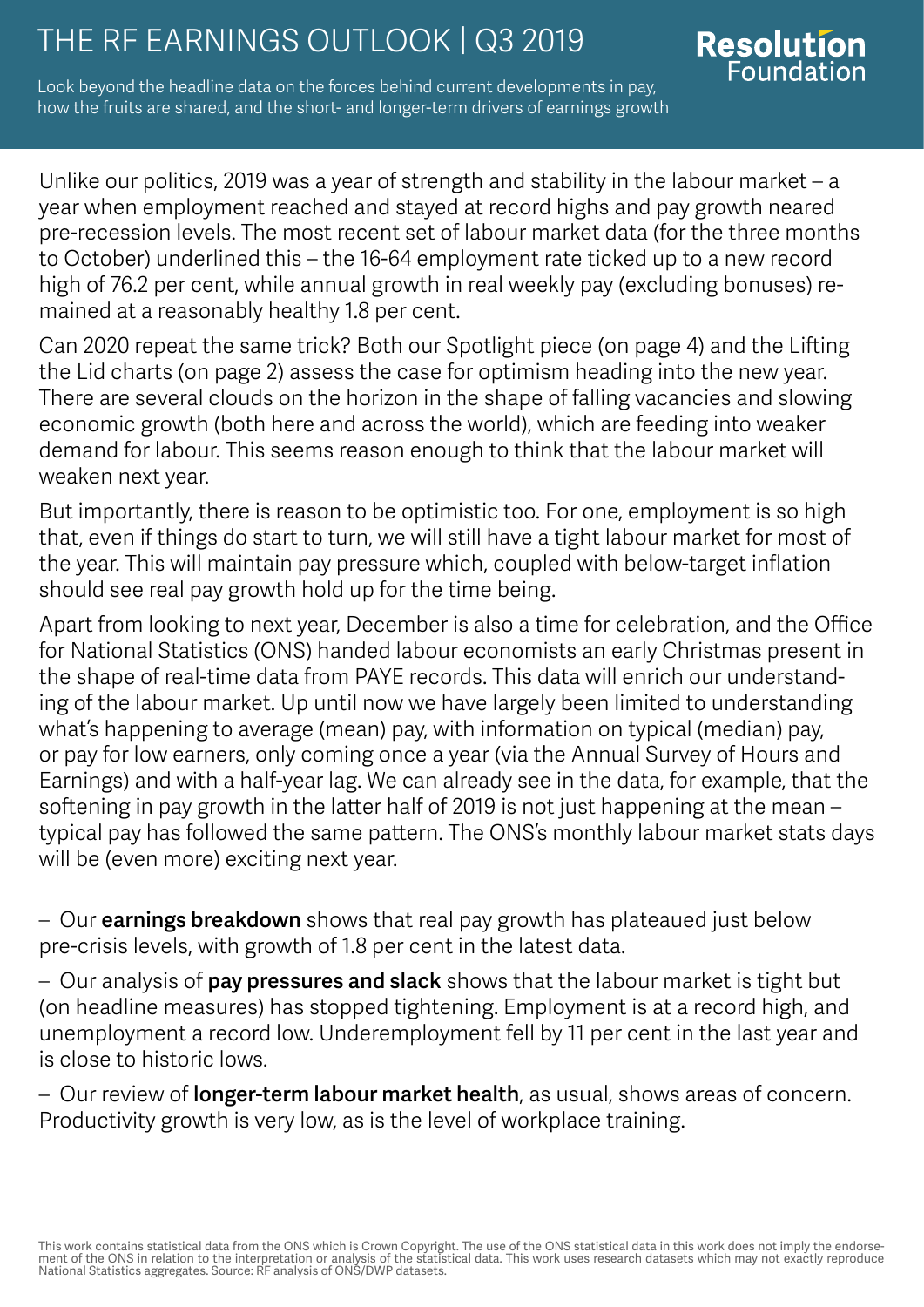#### Lifting the lid: The picture across different groups and areas

Here we explore a few of the most interesting developments for different groups of workers and different parts of the country. A comprehensive breakdown of each indicator is available online: [resolutionfoundation.org/earningsoutlook](http://resolutionfoundation.org/earningsoutlook)

#### Firms' expectations for their employment level in the next year have weakened

The Bank of England Agents collect information from firms about the expected change to the size of their workforce over the next year. This measure shows that employment growth is expected to weaken and is now at a level consistent with previous periods of stagnation in the labour market (e.g. early 2012). In contrast, labour costs (of which wages are the most material) are expected to increase. Labour costs lag employment intentions by three to four quarters in this data, suggesting that this employment stagnation can be consistent with sustained pay growth in the short term.

FIGURE 2: Difference between current vacancy rate and the highest vacancy rate in the prior 12 months: UK



NOTES: Recessions are defined as two quarters of negative GDP growth. Historic vacancy data are based on spliced series from jobcentres and employment offices.

SOURCE: RF analysis of ONS, *Vacancy Survey*; Bank of England, *A millennium of macroeconomic data for the UK*

### labour costs: UK Expected labour costs

FIGURE 1: Business expectations for employment and



NOTES: The employment score refers to planned and possible changes in the size of companies' UK-based workforces over the next 12 months, with a higher score indicating increasing employment. Data before end-2017 are spliced on using historic versions of the series.

SOURCE: RF analysis of Bank of England, *Agents survey*

#### Recent falls in vacancies are moderate compared to historic movements

Vacancies have been falling in the UK since the end of 2018. When vacancies are high the economy is performing well, which implies higher employment and faster pay growth, so the fall in vacancies is a concerning signal for the health of the UK labour market. Vacancies tend to fall as the as the economy enters a recession. Figure 2 puts the recent falls in perspective. It shows that there is no evidence as yet that a recession is underway but that the recent falls are reasonably large from a historical perspective – consistent with the labour market reaching a turning point. This signals limits to future employment and pay growth.

#### The regional perspective

There is a wide disparity in employment rates across the UK's regions and nations. Notably, gaps between high- and low-employment regions have increased over the past 12 months. For example, the North East of England has an employment rate about 10 percentage points lower than the South West – with the gap increasing by 2.5 percentage points over the past year. Six of the lowest-employment areas currently have slower-than-average employment growth, suggesting that they are not catching up with the highest-performing areas, while just two have faster-than-average growth. This may represent an early warning sign of a weakening labour market.

#### FIGURE 3: Regional employment rate and change



SOURCE: RF analysis of ONS, *Labour Force Survey*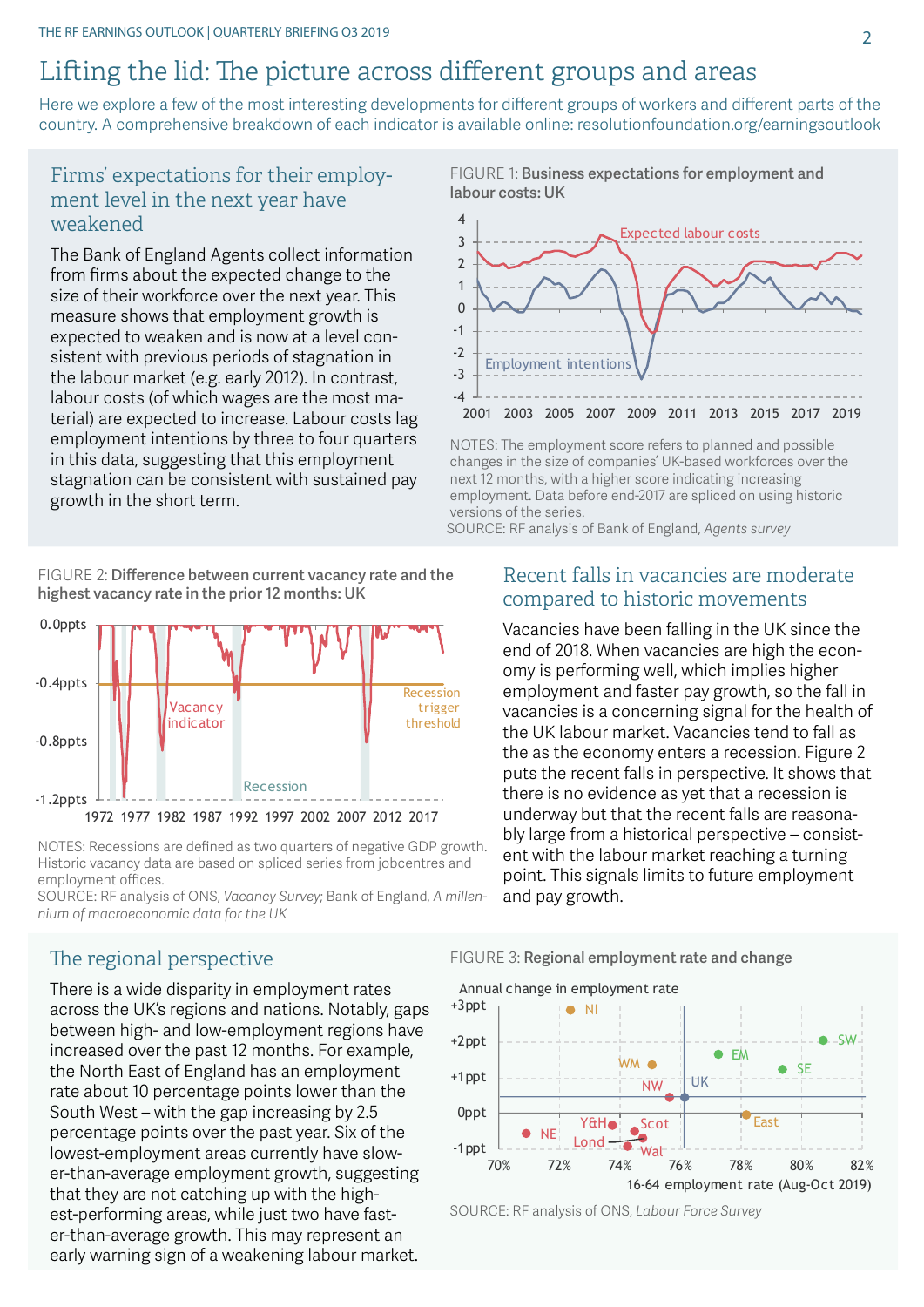#### The scorecard: Quarter 3 2019

#### What's happened: *The earnings breakdown*

2000 2019

2000 2019

Graduates in non-graduate occupations



↑ 2% on yr

↓ 1% on yr

training was slightly up over the past year at 6.8%, the long-term trend still shows a big fall in training intensity over the past 20 years.

The proportion of graduates in non-graduate roles fell slightly in the last year to 36.3% of all graduates.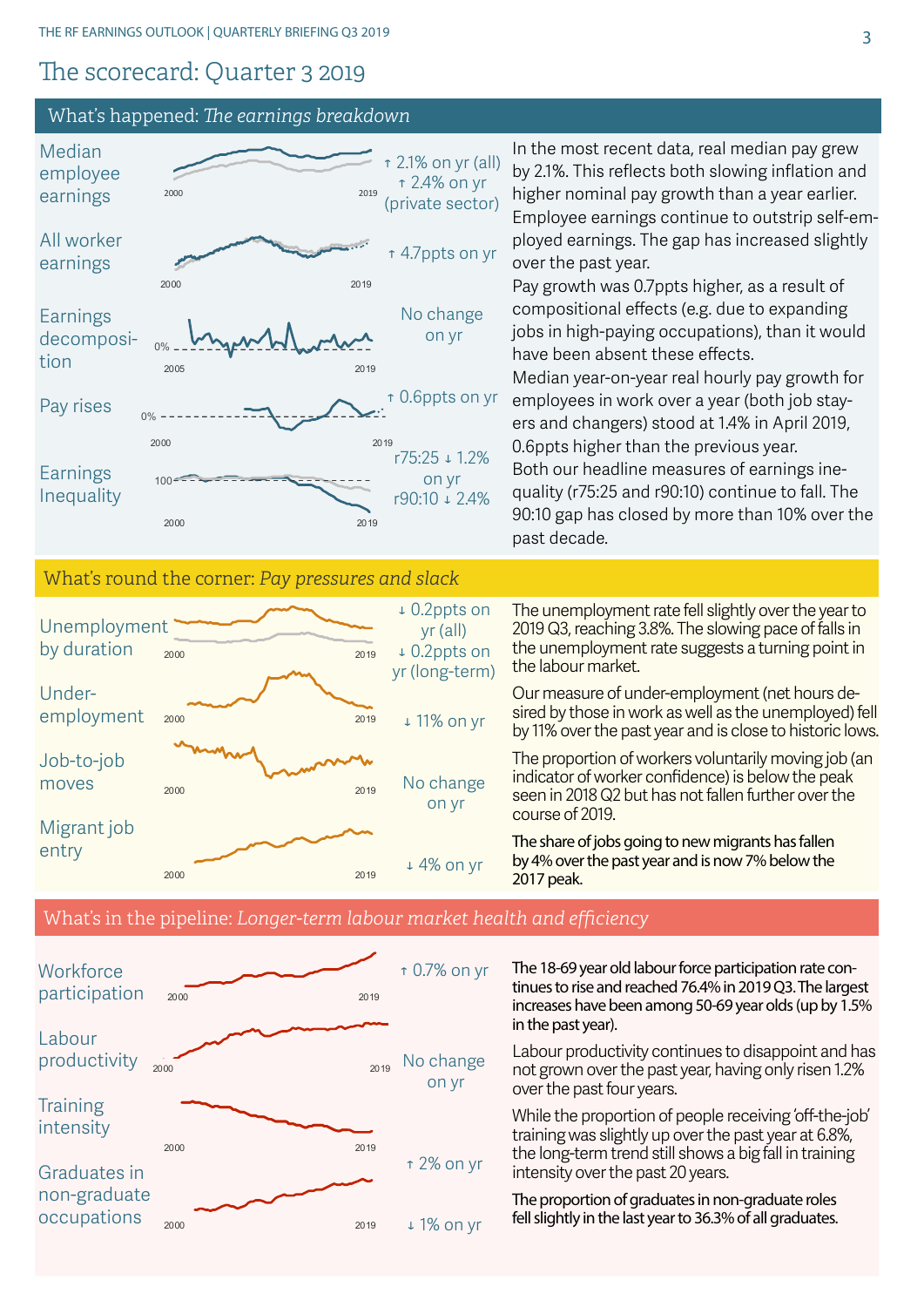## Spotlight: Labour market vs the economy

With sustained record employment, and pay growth returning to healthy levels, 2019 was a good year for the UK labour market. But you wouldn't have guessed that if you looked at what was happening in the wider economy. GDP growth slowed throughout the year (with growth on the quarter hitting zero in October), while Brexit uncertainty and global headwinds sapped business confidence, leading to stalling investment and zero productivity growth. But through it all, the labour market sailed serenely on.

Or did it? Towards the end of the year there have been signs of the labour market starting to feel the effects of the wider economic slowdown. Demand appeared to weaken, with vacancies (while high) falling steadily throughout the year. With employment growth slowing, the autumn saw nominal pay growth fall back from its summer high point.

The question is – does recent softening represent a turning point (with conditions set to worsen in 2020) or merely a settling down (with 2020 set to largely resemble 2019)?

Perhaps the strongest evidence for the former is what's happening to GDP growth, and the strength of its relationship with the labour market. Figure 4 plots 45 years of GDP growth and the employment rate. It's clear (and not surprising) that the employment rate tends to move closely with the economic cycle.

FIGURE 4: GDP growth and the employment rate: UK.



Source: RF analysis of ONS, *Labour Force Survey*; ONS, *National Accounts*

What's perhaps less obvious is that employment lags the wider economy by as much as a year (Figure 4 therefore plots GDP growth with a 12-month lag). This suggests businesses make

decisions about hiring and firing more slowly than they experience changes in demand, potentially due to labour hoarding (where firms adopt a wait-and-see approach to avoid the costs of rehiring). This means we might expect slow growth today to bite on the labour market next year.

Exploring this more formally with a basic statistical model (a two-quarter vector autoregressive model that accounts for GDP growth, the employment rate, real pay growth, vacancies, the exchange rate, and the output gap) suggests that a scenario with annual GDP growth remaining at 1 per cent is consistent with a falling employment rate.

A further consistent earnings headwind has been the UK's woeful productivity growth – still flat 10 years after the crisis. In the long term this places a limit on pay growth. This doesn't necessarily mean pay growth must fall to match productivity growth next year. Pay growth can outstrip productivity growth for a time, particularly in a tight labour market, i.e. when labour is relatively powerful.

It's also true that weak productivity growth has outperformed awful pay growth since the crisis. This might lead us to conclude that there's some scope for the latter to catch-up. But there may not be much room. One way of representing the balance of pay and productivity is in unit labour costs – the labour costs associated with producing one 'unit' of output. As Figure 5 shows, these are down on 2008, but only by 2-3 per cent – not a great deal of room for catch up. Similarly, the labour share of income is roughly where it was in 2008.

The case for an optimistic outlook is simpler. Pay growth might be softening, but the employment rate is holding up, and actually ticked up to a new high of 76.2 per cent in the latest data. And even if it does start to fall, it's the level that really matters; barring something dramatic we will have a fairly tight labour market throughout 2020, which means continued pressure on pay growth. The Bank of England actually recently revised up its expectations of average nominal weekly pay growth in 2020 to 3.75 per cent. Moreover, real pay growth will be boosted by below-target inflation, set to last into 2020. And